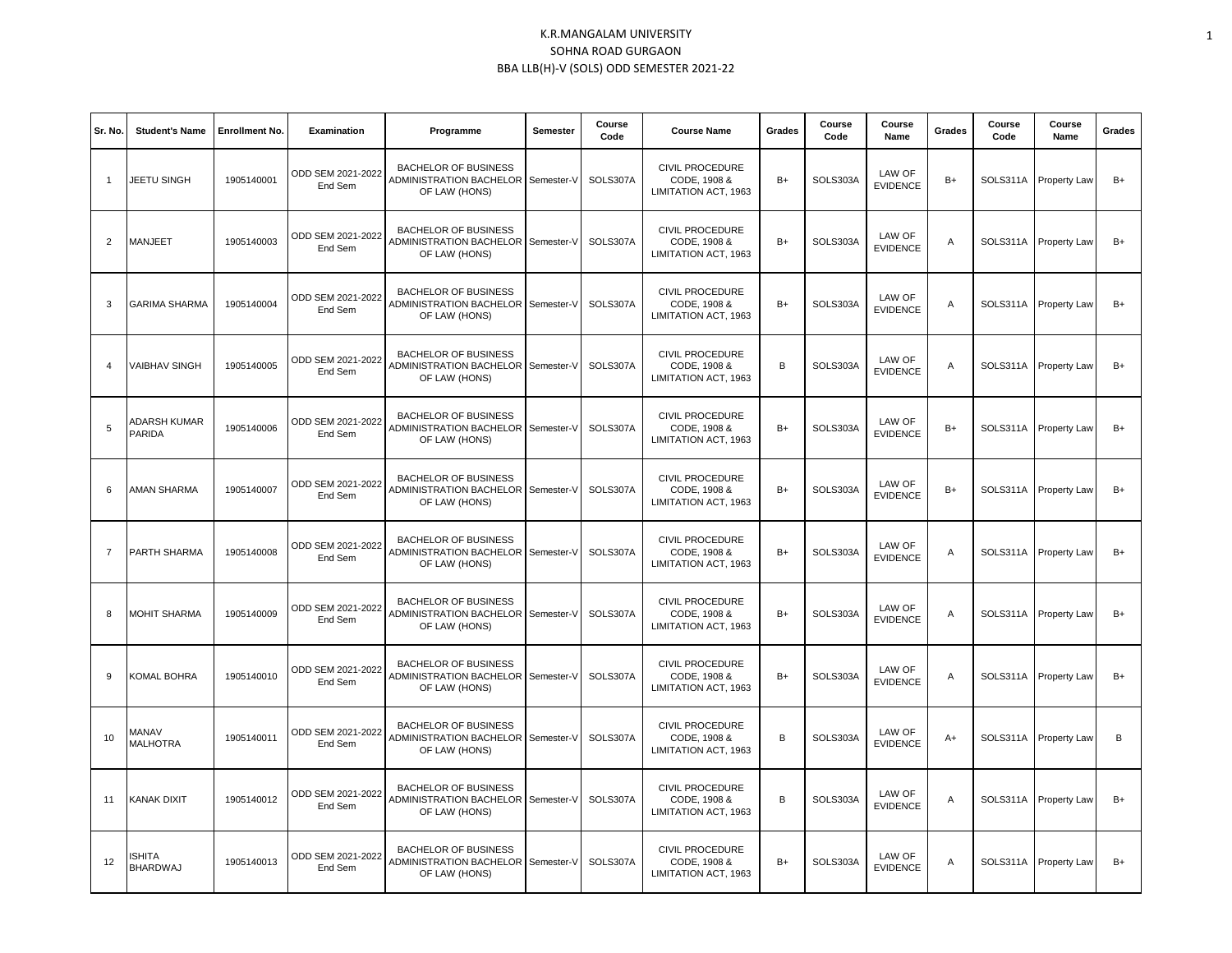| Sr. No. | <b>Student's Name</b>            | <b>Enrollment No.</b> | Examination                  | Programme                                                                                 | Semester | Course<br>Code | <b>Course Name</b>                                             | Grades | Course<br>Code | Course<br>Name            | Grades | Course<br>Code | Course<br>Name        | Grades       |
|---------|----------------------------------|-----------------------|------------------------------|-------------------------------------------------------------------------------------------|----------|----------------|----------------------------------------------------------------|--------|----------------|---------------------------|--------|----------------|-----------------------|--------------|
| 13      | <b>SHWETA SINGLA</b>             | 1905140014            | ODD SEM 2021-2022<br>End Sem | <b>BACHELOR OF BUSINESS</b><br>ADMINISTRATION BACHELOR Semester-V<br>OF LAW (HONS)        |          | SOLS307A       | <b>CIVIL PROCEDURE</b><br>CODE, 1908 &<br>LIMITATION ACT, 1963 | $B+$   | SOLS303A       | LAW OF<br><b>EVIDENCE</b> | A      |                | SOLS311A Property Law | $B+$         |
| 14      | <b>AKASH YADAV</b>               | 1905140016            | ODD SEM 2021-2022<br>End Sem | <b>BACHELOR OF BUSINESS</b><br><b>ADMINISTRATION BACHELOR Semester-V</b><br>OF LAW (HONS) |          | SOLS307A       | CIVIL PROCEDURE<br>CODE, 1908 &<br><b>LIMITATION ACT. 1963</b> | $B+$   | SOLS303A       | LAW OF<br><b>EVIDENCE</b> | $B+$   |                | SOLS311A Property Law | $B+$         |
| 15      | <b>ABHIJEET</b>                  | 1905140017            | ODD SEM 2021-2022<br>End Sem | <b>BACHELOR OF BUSINESS</b><br>ADMINISTRATION BACHELOR Semester-V<br>OF LAW (HONS)        |          | SOLS307A       | <b>CIVIL PROCEDURE</b><br>CODE, 1908 &<br>LIMITATION ACT, 1963 | $B+$   | SOLS303A       | LAW OF<br><b>EVIDENCE</b> | $B+$   |                | SOLS311A Property Law | $B+$         |
| 16      | <b>SHOURABH</b><br><b>TAIWAL</b> | 1905140019            | ODD SEM 2021-2022<br>End Sem | <b>BACHELOR OF BUSINESS</b><br>ADMINISTRATION BACHELOR Semester-V<br>OF LAW (HONS)        |          | SOLS307A       | <b>CIVIL PROCEDURE</b><br>CODE, 1908 &<br>LIMITATION ACT, 1963 | $B+$   | SOLS303A       | LAW OF<br><b>EVIDENCE</b> | A      |                | SOLS311A Property Law | $B+$         |
| 17      | <b>RUCHI PANT</b>                | 1905140020            | ODD SEM 2021-2022<br>End Sem | <b>BACHELOR OF BUSINESS</b><br><b>ADMINISTRATION BACHELOR Semester-V</b><br>OF LAW (HONS) |          | SOLS307A       | <b>CIVIL PROCEDURE</b><br>CODE, 1908 &<br>LIMITATION ACT, 1963 | $B+$   | SOLS303A       | LAW OF<br><b>EVIDENCE</b> | A      |                | SOLS311A Property Law | $B+$         |
| 18      | <b>DUSHYANT</b>                  | 1905140021            | ODD SEM 2021-2022<br>End Sem | <b>BACHELOR OF BUSINESS</b><br>ADMINISTRATION BACHELOR Semester-V<br>OF LAW (HONS)        |          | SOLS307A       | <b>CIVIL PROCEDURE</b><br>CODE, 1908 &<br>LIMITATION ACT. 1963 | B      | SOLS303A       | LAW OF<br><b>EVIDENCE</b> | A      |                | SOLS311A Property Law | $B+$         |
| 19      | <b>RASHI GUPTA</b>               | 1905140022            | ODD SEM 2021-2022<br>End Sem | <b>BACHELOR OF BUSINESS</b><br>ADMINISTRATION BACHELOR Semester-V<br>OF LAW (HONS)        |          | SOLS307A       | <b>CIVIL PROCEDURE</b><br>CODE, 1908 &<br>LIMITATION ACT, 1963 | $B+$   | SOLS303A       | LAW OF<br><b>EVIDENCE</b> | A      |                | SOLS311A Property Law | $\mathsf{A}$ |
| 20      | <b>KHUSHI RAGHAV</b>             | 1905140023            | ODD SEM 2021-2022<br>End Sem | <b>BACHELOR OF BUSINESS</b><br>ADMINISTRATION BACHELOR Semester-V<br>OF LAW (HONS)        |          | SOLS307A       | <b>CIVIL PROCEDURE</b><br>CODE, 1908 &<br>LIMITATION ACT, 1963 | $B+$   | SOLS303A       | LAW OF<br><b>EVIDENCE</b> | A      |                | SOLS311A Property Law | $\mathsf{A}$ |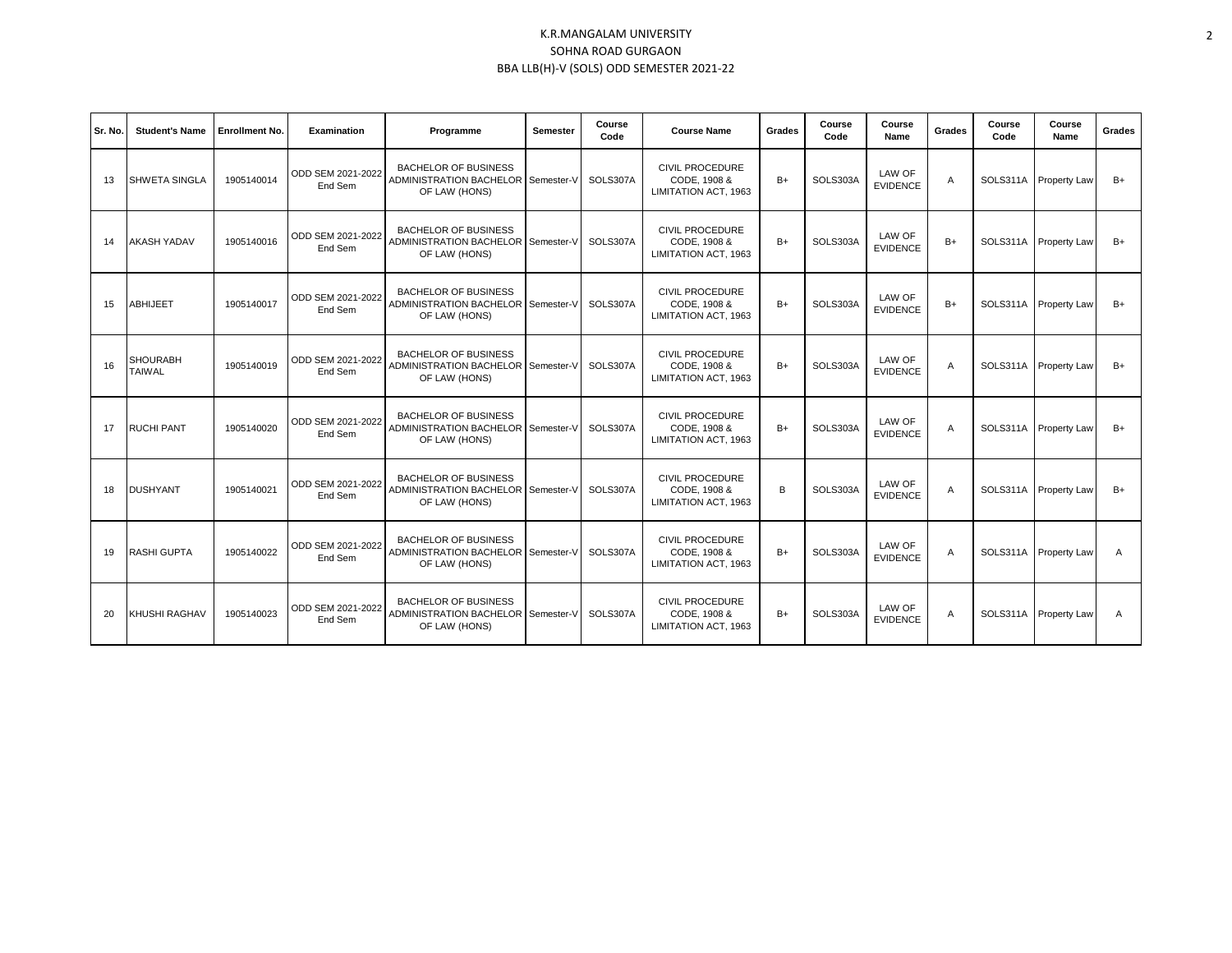| Sr. No.        | <b>Student's Name</b>           | <b>Enrollment No.</b> | Examination                  | Programme                                                                            | Semester   | <b>Course Code</b> | <b>Course Name</b>   | Grades | <b>Course Code</b> | <b>Course Name</b>                                                     | Grades         |
|----------------|---------------------------------|-----------------------|------------------------------|--------------------------------------------------------------------------------------|------------|--------------------|----------------------|--------|--------------------|------------------------------------------------------------------------|----------------|
| $\overline{1}$ | JEETU SINGH                     | 1905140001            | ODD SEM 2021-2022<br>End Sem | <b>BACHELOR OF BUSINESS</b><br>ADMINISTRATION BACHELOR<br>OF LAW (HONS)              | Semester-V | SOLS305A           | <b>JURISPRUDENCE</b> | $B+$   | SLMC313A           | ORGANIZATIONAL<br><b>DEVELOPMENT &amp; CHANGE</b><br>MANAGEMENT        | $A+$           |
| 2              | <b>MANJEET</b>                  | 1905140003            | ODD SEM 2021-2022<br>End Sem | <b>BACHELOR OF BUSINESS</b><br>ADMINISTRATION BACHELOR<br>OF LAW (HONS)              | Semester-V | SOLS305A           | <b>JURISPRUDENCE</b> | $B+$   | SLMC313A           | ORGANIZATIONAL<br><b>DEVELOPMENT &amp; CHANGE</b><br>MANAGEMENT        | $B+$           |
| 3              | <b>GARIMA SHARMA</b>            | 1905140004            | ODD SEM 2021-2022<br>End Sem | <b>BACHELOR OF BUSINESS</b><br>ADMINISTRATION BACHELOR Semester-V<br>OF LAW (HONS)   |            | SOLS305A           | <b>JURISPRUDENCE</b> | $B+$   | SLMC313A           | ORGANIZATIONAL<br><b>DEVELOPMENT &amp; CHANGE</b><br><b>MANAGEMENT</b> | $\overline{A}$ |
| $\overline{4}$ | <b>VAIBHAV SINGH</b>            | 1905140005            | ODD SEM 2021-2022<br>End Sem | <b>BACHELOR OF BUSINESS</b><br>ADMINISTRATION BACHELOR<br>OF LAW (HONS)              | Semester-V | SOLS305A           | <b>JURISPRUDENCE</b> | Α      | SLMC313A           | ORGANIZATIONAL<br><b>DEVELOPMENT &amp; CHANGE</b><br>MANAGEMENT        | $B+$           |
| 5              | ADARSH KUMAR<br><b>PARIDA</b>   | 1905140006            | ODD SEM 2021-2022<br>End Sem | <b>BACHELOR OF BUSINESS</b><br>ADMINISTRATION BACHELOR<br>OF LAW (HONS)              | Semester-V | SOLS305A           | <b>JURISPRUDENCE</b> | Α      | SLMC313A           | ORGANIZATIONAL<br><b>DEVELOPMENT &amp; CHANGE</b><br>MANAGEMENT        | A+             |
| 6              | AMAN SHARMA                     | 1905140007            | ODD SEM 2021-2022<br>End Sem | <b>BACHELOR OF BUSINESS</b><br>ADMINISTRATION BACHELOR<br>OF LAW (HONS)              | Semester-V | SOLS305A           | <b>JURISPRUDENCE</b> | $B+$   | SLMC313A           | ORGANIZATIONAL<br>DEVELOPMENT & CHANGE<br><b>MANAGEMENT</b>            | $\overline{A}$ |
| $\overline{7}$ | PARTH SHARMA                    | 1905140008            | ODD SEM 2021-2022<br>End Sem | <b>BACHELOR OF BUSINESS</b><br>ADMINISTRATION BACHELOR   Semester-V<br>OF LAW (HONS) |            | SOLS305A           | <b>JURISPRUDENCE</b> | $A+$   | SLMC313A           | ORGANIZATIONAL<br><b>DEVELOPMENT &amp; CHANGE</b><br>MANAGEMENT        | A+             |
| 8              | <b>MOHIT SHARMA</b>             | 1905140009            | ODD SEM 2021-2022<br>End Sem | <b>BACHELOR OF BUSINESS</b><br>ADMINISTRATION BACHELOR<br>OF LAW (HONS)              | Semester-V | SOLS305A           | <b>JURISPRUDENCE</b> | $B+$   | SLMC313A           | ORGANIZATIONAL<br><b>DEVELOPMENT &amp; CHANGE</b><br>MANAGEMENT        | F.             |
| 9              | <b>KOMAL BOHRA</b>              | 1905140010            | ODD SEM 2021-2022<br>End Sem | <b>BACHELOR OF BUSINESS</b><br>ADMINISTRATION BACHELOR Semester-V<br>OF LAW (HONS)   |            | SOLS305A           | <b>JURISPRUDENCE</b> | Α      | SLMC313A           | ORGANIZATIONAL<br><b>DEVELOPMENT &amp; CHANGE</b><br>MANAGEMENT        | Α              |
| 10             | <b>MANAV</b><br><b>MALHOTRA</b> | 1905140011            | ODD SEM 2021-2022<br>End Sem | <b>BACHELOR OF BUSINESS</b><br>ADMINISTRATION BACHELOR<br>OF LAW (HONS)              | Semester-V | SOLS305A           | <b>JURISPRUDENCE</b> | A      | SLMC313A           | ORGANIZATIONAL<br><b>DEVELOPMENT &amp; CHANGE</b><br><b>MANAGEMENT</b> | A+             |
| 11             | <b>KANAK DIXIT</b>              | 1905140012            | ODD SEM 2021-2022<br>End Sem | <b>BACHELOR OF BUSINESS</b><br>ADMINISTRATION BACHELOR   Semester-V<br>OF LAW (HONS) |            | SOLS305A           | <b>JURISPRUDENCE</b> | Α      | SLMC313A           | ORGANIZATIONAL<br><b>DEVELOPMENT &amp; CHANGE</b><br>MANAGEMENT        | $B+$           |
| 12             | ISHITA<br><b>BHARDWAJ</b>       | 1905140013            | ODD SEM 2021-2022<br>End Sem | <b>BACHELOR OF BUSINESS</b><br>ADMINISTRATION BACHELOR<br>OF LAW (HONS)              | Semester-V | SOLS305A           | <b>JURISPRUDENCE</b> | A      | SLMC313A           | ORGANIZATIONAL<br><b>DEVELOPMENT &amp; CHANGE</b><br>MANAGEMENT        | $A+$           |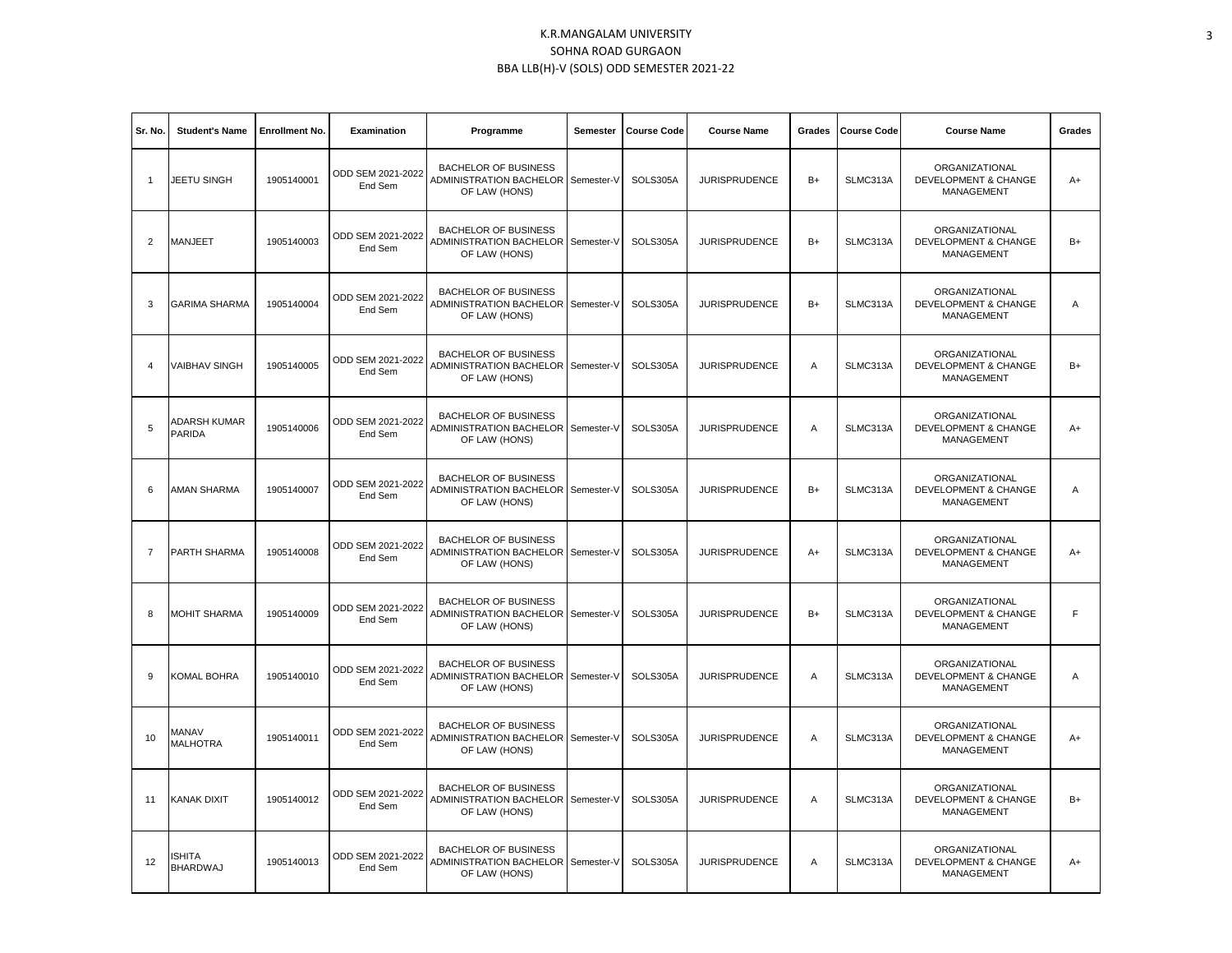| Sr. No. | <b>Student's Name</b>            | <b>Enrollment No.</b> | Examination                  | Programme                                                                          | Semester | <b>Course Code</b> | <b>Course Name</b>   | Grades | <b>Course Code</b> | <b>Course Name</b>                                                     | Grades |
|---------|----------------------------------|-----------------------|------------------------------|------------------------------------------------------------------------------------|----------|--------------------|----------------------|--------|--------------------|------------------------------------------------------------------------|--------|
| 13      | <b>SHWETA SINGLA</b>             | 1905140014            | ODD SEM 2021-2022<br>End Sem | <b>BACHELOR OF BUSINESS</b><br>ADMINISTRATION BACHELOR Semester-V<br>OF LAW (HONS) |          | SOLS305A           | <b>JURISPRUDENCE</b> | A      | SLMC313A           | ORGANIZATIONAL<br><b>DEVELOPMENT &amp; CHANGE</b><br><b>MANAGEMENT</b> | $A+$   |
| 14      | <b>AKASH YADAV</b>               | 1905140016            | ODD SEM 2021-2022<br>End Sem | <b>BACHELOR OF BUSINESS</b><br>ADMINISTRATION BACHELOR Semester-V<br>OF LAW (HONS) |          | SOLS305A           | <b>JURISPRUDENCE</b> | A      | SLMC313A           | ORGANIZATIONAL<br><b>DEVELOPMENT &amp; CHANGE</b><br><b>MANAGEMENT</b> | A      |
| 15      | <b>ABHIJEET</b>                  | 1905140017            | ODD SEM 2021-2022<br>End Sem | <b>BACHELOR OF BUSINESS</b><br>ADMINISTRATION BACHELOR Semester-V<br>OF LAW (HONS) |          | SOLS305A           | <b>JURISPRUDENCE</b> | $B+$   | SLMC313A           | ORGANIZATIONAL<br><b>DEVELOPMENT &amp; CHANGE</b><br><b>MANAGEMENT</b> | A      |
| 16      | <b>SHOURABH</b><br><b>TAIWAL</b> | 1905140019            | ODD SEM 2021-2022<br>End Sem | <b>BACHELOR OF BUSINESS</b><br>ADMINISTRATION BACHELOR Semester-V<br>OF LAW (HONS) |          | SOLS305A           | <b>JURISPRUDENCE</b> | A      | SLMC313A           | ORGANIZATIONAL<br><b>DEVELOPMENT &amp; CHANGE</b><br>MANAGEMENT        | $A+$   |
| 17      | <b>RUCHI PANT</b>                | 1905140020            | ODD SEM 2021-2022<br>End Sem | <b>BACHELOR OF BUSINESS</b><br>ADMINISTRATION BACHELOR Semester-V<br>OF LAW (HONS) |          | SOLS305A           | <b>JURISPRUDENCE</b> | A      | SLMC313A           | ORGANIZATIONAL<br><b>DEVELOPMENT &amp; CHANGE</b><br>MANAGEMENT        | $A+$   |
| 18      | <b>DUSHYANT</b>                  | 1905140021            | ODD SEM 2021-2022<br>End Sem | <b>BACHELOR OF BUSINESS</b><br>ADMINISTRATION BACHELOR Semester-V<br>OF LAW (HONS) |          | SOLS305A           | <b>JURISPRUDENCE</b> | $B+$   | SLMC313A           | ORGANIZATIONAL<br><b>DEVELOPMENT &amp; CHANGE</b><br><b>MANAGEMENT</b> | A      |
| 19      | <b>RASHI GUPTA</b>               | 1905140022            | ODD SEM 2021-2022<br>End Sem | <b>BACHELOR OF BUSINESS</b><br>ADMINISTRATION BACHELOR Semester-V<br>OF LAW (HONS) |          | SOLS305A           | <b>JURISPRUDENCE</b> | A      | SLMC313A           | ORGANIZATIONAL<br><b>DEVELOPMENT &amp; CHANGE</b><br><b>MANAGEMENT</b> | $A+$   |
| 20      | KHUSHI RAGHAV                    | 1905140023            | ODD SEM 2021-2022<br>End Sem | <b>BACHELOR OF BUSINESS</b><br>ADMINISTRATION BACHELOR Semester-V<br>OF LAW (HONS) |          | SOLS305A           | <b>JURISPRUDENCE</b> | A      | SLMC313A           | ORGANIZATIONAL<br><b>DEVELOPMENT &amp; CHANGE</b><br>MANAGEMENT        | $A+$   |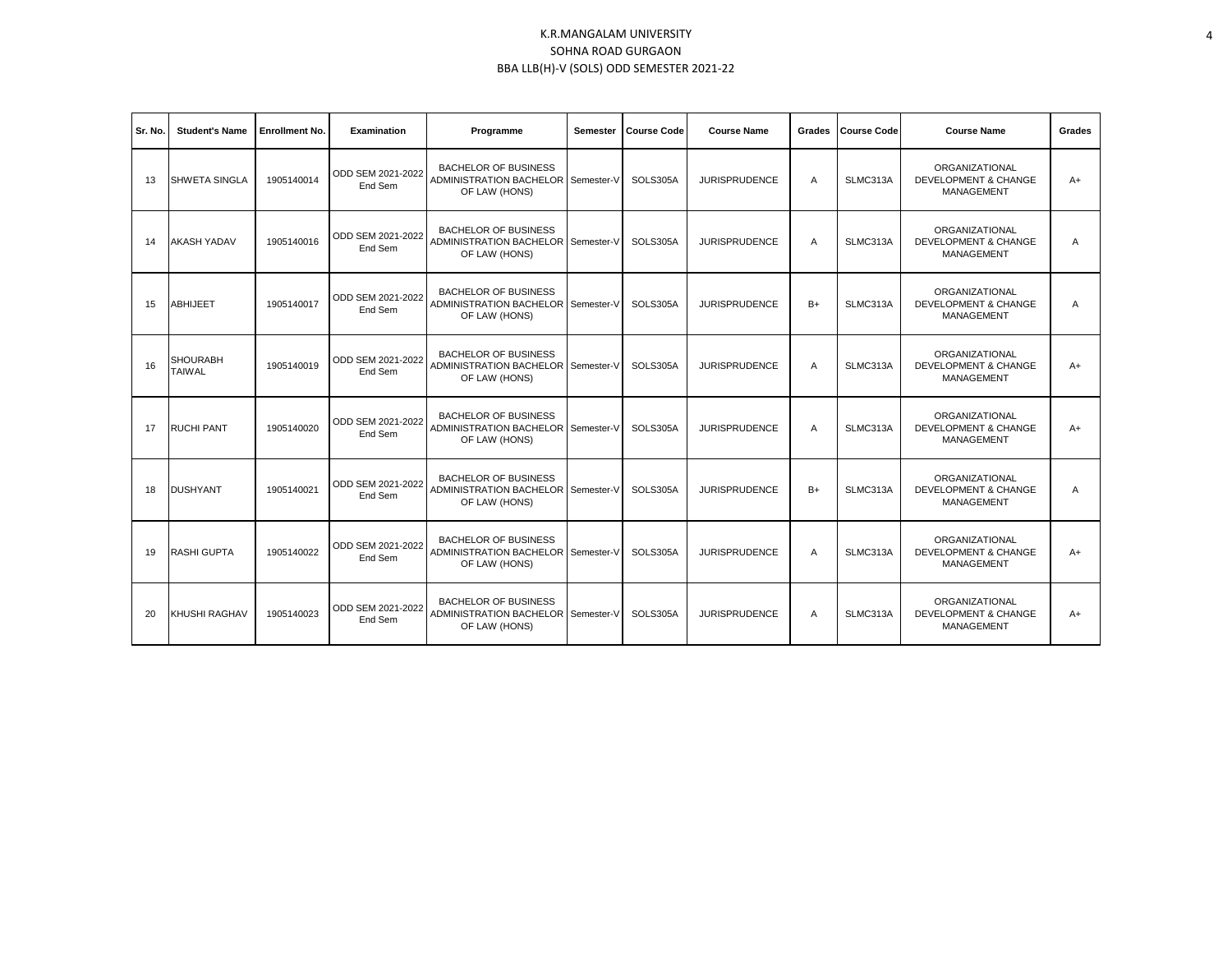| Sr. No.        | <b>Student's Name</b>           | <b>Enrollment No.</b> | Examination                  | Programme                                                               | <b>Semester</b> | Course<br>Code | <b>Course Name</b>                                                  | Grades  | <b>Total</b><br><b>Credits</b> | Earned<br><b>Credits</b> | <b>SGPA</b> |
|----------------|---------------------------------|-----------------------|------------------------------|-------------------------------------------------------------------------|-----------------|----------------|---------------------------------------------------------------------|---------|--------------------------------|--------------------------|-------------|
| $\overline{1}$ | JEETU SINGH                     | 1905140001            | ODD SEM 2021-2022<br>End Sem | <b>BACHELOR OF BUSINESS</b><br>ADMINISTRATION BACHELOR<br>OF LAW (HONS) | Semester-V      | SLMC310A       | <b>CHASING THE RAINBOW:</b><br>THE ENTERPRENUERIAL<br><b>STREAK</b> | $A+$    | 24.                            | 24.                      | 7.67        |
| $\overline{2}$ | MANJEET                         | 1905140003            | ODD SEM 2021-2022<br>End Sem | <b>BACHELOR OF BUSINESS</b><br>ADMINISTRATION BACHELOR<br>OF LAW (HONS) | Semester-V      | SLMC310A       | <b>CHASING THE RAINBOW:</b><br>THE ENTERPRENUERIAL<br><b>STREAK</b> | A+      | 24.                            | 24.                      | 7.5         |
| 3              | <b>GARIMA SHARMA</b>            | 1905140004            | ODD SEM 2021-2022<br>End Sem | <b>BACHELOR OF BUSINESS</b><br>ADMINISTRATION BACHELOR<br>OF LAW (HONS) | Semester-V      | SLMC310A       | <b>CHASING THE RAINBOW:</b><br>THE ENTERPRENUERIAL<br><b>STREAK</b> | $A+$    | 24.                            | 24.                      | 7.67        |
| $\overline{4}$ | <b>VAIBHAV SINGH</b>            | 1905140005            | ODD SEM 2021-2022<br>End Sem | <b>BACHELOR OF BUSINESS</b><br>ADMINISTRATION BACHELOR<br>OF LAW (HONS) | Semester-V      | SLMC310A       | <b>CHASING THE RAINBOW:</b><br>THE ENTERPRENUERIAL<br><b>STREAK</b> | $A+$    | 24.                            | 24.                      | 7.5         |
| 5              | ADARSH KUMAR<br><b>PARIDA</b>   | 1905140006            | ODD SEM 2021-2022<br>End Sem | <b>BACHELOR OF BUSINESS</b><br>ADMINISTRATION BACHELOR<br>OF LAW (HONS) | Semester-V      | SLMC310A       | <b>CHASING THE RAINBOW:</b><br>THE ENTERPRENUERIAL<br><b>STREAK</b> | $A+$    | 24.                            | 24.                      | 7.84        |
| 6              | AMAN SHARMA                     | 1905140007            | ODD SEM 2021-2022<br>End Sem | <b>BACHELOR OF BUSINESS</b><br>ADMINISTRATION BACHELOR<br>OF LAW (HONS) | Semester-V      | SLMC310A       | <b>CHASING THE RAINBOW:</b><br>THE ENTERPRENUERIAL<br><b>STREAK</b> | $A+$    | 24.                            | 24.                      | 7.5         |
| $\overline{7}$ | PARTH SHARMA                    | 1905140008            | ODD SEM 2021-2022<br>End Sem | <b>BACHELOR OF BUSINESS</b><br>ADMINISTRATION BACHELOR<br>OF LAW (HONS) | Semester-V      | SLMC310A       | <b>CHASING THE RAINBOW:</b><br>THE ENTERPRENUERIAL<br><b>STREAK</b> | $A+$    | 24.                            | 24.                      | 8.17        |
| 8              | <b>MOHIT SHARMA</b>             | 1905140009            | ODD SEM 2021-2022<br>End Sem | <b>BACHELOR OF BUSINESS</b><br>ADMINISTRATION BACHELOR<br>OF LAW (HONS) | Semester-V      | SLMC310A       | <b>CHASING THE RAINBOW:</b><br>THE ENTERPRENUERIAL<br><b>STREAK</b> | $A+$    | 24.                            | 20.                      | 6.34        |
| 9              | KOMAL BOHRA                     | 1905140010            | ODD SEM 2021-2022<br>End Sem | <b>BACHELOR OF BUSINESS</b><br>ADMINISTRATION BACHELOR<br>OF LAW (HONS) | Semester-V      | SLMC310A       | <b>CHASING THE RAINBOW:</b><br>THE ENTERPRENUERIAL<br><b>STREAK</b> | A       | 24.                            | 24.                      | 7.67        |
| 10             | <b>MANAV</b><br><b>MALHOTRA</b> | 1905140011            | ODD SEM 2021-2022<br>End Sem | <b>BACHELOR OF BUSINESS</b><br>ADMINISTRATION BACHELOR<br>OF LAW (HONS) | Semester-V      | SLMC310A       | <b>CHASING THE RAINBOW:</b><br>THE ENTERPRENUERIAL<br><b>STREAK</b> | $\circ$ | 24.                            | 24.                      | 8           |
| 11             | <b>KANAK DIXIT</b>              | 1905140012            | ODD SEM 2021-2022<br>End Sem | <b>BACHELOR OF BUSINESS</b><br>ADMINISTRATION BACHELOR<br>OF LAW (HONS) | Semester-V      | SLMC310A       | <b>CHASING THE RAINBOW:</b><br>THE ENTERPRENUERIAL<br><b>STREAK</b> | $A+$    | 24.                            | 24.                      | 7.5         |
| 12             | ISHITA<br><b>BHARDWAJ</b>       | 1905140013            | ODD SEM 2021-2022<br>End Sem | <b>BACHELOR OF BUSINESS</b><br>ADMINISTRATION BACHELOR<br>OF LAW (HONS) | Semester-V      | SLMC310A       | <b>CHASING THE RAINBOW:</b><br>THE ENTERPRENUERIAL<br><b>STREAK</b> | A+      | 24.                            | 24.                      | 8           |